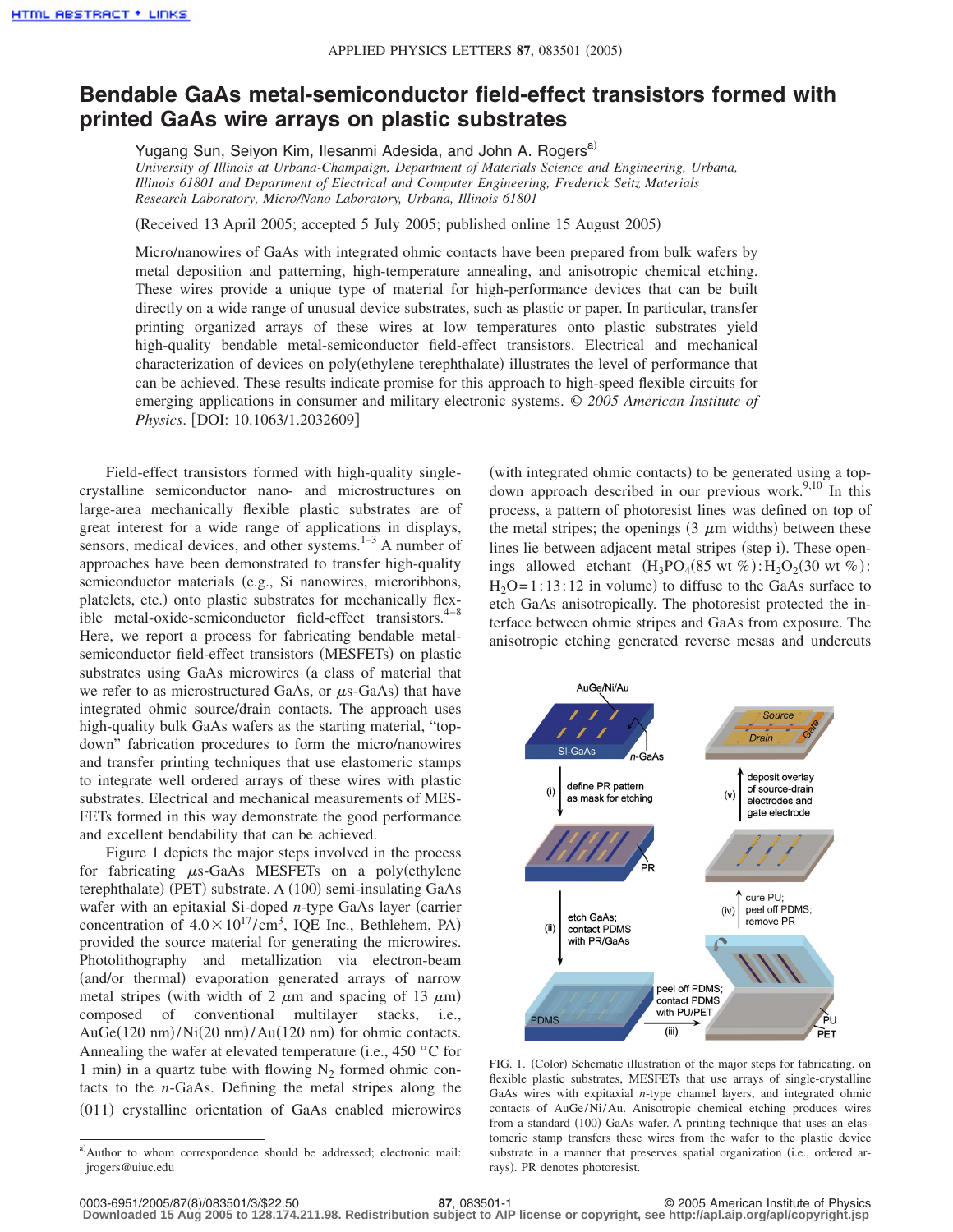

FIG. 2. (Color) (a) Schematic geometry of a GaAs wire-based MESFET on a plastic substrate (PU/PET). The source/drain electrodes form ohmic contacts to the *n*-GaAs layer. The gate electrode forms a Schottky contact to this layer. (b) Optical image of two MESFETs, each of which uses an array of ten GaAs wires. (c) Optical image of a  $2 \text{ cm} \times 2 \text{ cm}$  PET sheet with hundreds of devices.

along the surface of GaAs, resulting in the formation of GaAs wires with triangular cross section and narrow width released from mother wafer. The undercut can yield GaAs wires with widths down to micrometer and/or nanometer length scales by controlling the geometry of the resist and the etching time.<sup>9</sup> Each wire has two ohmic stripes separated by a gap that defines the channel length of the resultant MESFET. Contacting a flat elastomeric stamp of poly(dimethylsiloxane) (PDMS) to the photoresist-coated GaAs wires formed a van der Waals bond between the hydrophobic surfaces of the PDMS and the photoresist (step ii). This interaction led to the removal of all of the GaAs wires from the wafer to the surface of the PDMS when the stamp was peeled back from the mother wafer (step iii). This process preserved the lithographically defined spatial organization (i.e., aligned arrays) of the wires. The PDMS stamp with GaAs wires was then laminated against a PET sheet covered with a thin layer of liquid polyurethane (PU) (NEA 121, Norland Products Inc., Cranbury, NJ), a kind of photocurable polymer. Curing the PU, peeling off the PDMS stamp, and removing the photoresist by  $O_2$  reactive ion etching (RIE) (Uniaxis 790, Plasma-Therm Reaction Ion Etching System) left the ordered GaAs wires with exposed ohmic stripes embedded on the surface of the PU/PET substrate (step iv). Further lithographic processing on the PU/PET substrate defined electrodes (250 nm Au) that connect the ohmic stripes to form the source and drain, and for gate electrodes  $[Ti(150 nm)/Au(150 nm)]$  (step v). The resultant arrays of MESFETs are mechanically flexible due to the bendability of PU/PET sheet (thickness of  $\sim$ 200  $\mu$ m) and the GaAs wires (widths and thicknesses less than 5  $\mu$ m).

Figure 2(a) presents a schematic cross section of a  $\mu$ s-GaAs MESFET on plastic. The strong interaction between the cured PU and the side walls of the GaAs wires bonds the wires to the PU/PET substrate. In this geometry and with the processing approach described previously, the active *n*-GaAs layer (i.e., the transistor channel) never contacts any **Downloaded 15 Aug 2005 to 128.174.211.98. Redistribution subject to AIP license or copyright, see http://apl.aip.org/apl/copyright.jsp**



FIG. 3. Electrical response (dc) of a GaAs wire-based MESFET with a channel length of 50  $\mu$ m and a gate length of 15  $\mu$ m. (a) Typical *I*-*V* characteristics at gate voltages between  $0.5$  to  $-2.0$  V with steps of 0.5 V. (b) Transfer curves of this device at different  $V_{DS}$ . (c) Transfer curve plotted as  $(I_{DS})^{1/2}$  vs  $V_{GS}$  at  $V_{DS}$  = 4.0 V.

polymeric materials other than photoresist. The Ti/Au gate electrode forms a Schottky contact with the *n*-GaAs surface; the barrier allows one to apply a relatively negative voltage  $(i.e., <0.5 V)$  to modulate the flow of current between the source and drain electrodes, as in a conventional MESFET. Figure 2(b) shows a representative image of two GaAs wirebased MESFETs on plastic, fabricated according to the procedures of Fig. 1. The wires have a well-aligned orientation and uniform widths of  $\sim$ 1.8  $\mu$ m. Au pads with widths of 150  $\mu$ m and lengths of 250  $\mu$ m connect the ohmic stripes on ten GaAs wires to form source and drain electrodes for each individual MESFET. A Ti/Au stripe with width of 15  $\mu$ m deposited in the 50  $\mu$ m gap (transistor channel) between the source and drain electrodes provides the gate electrode. These stripes connect to a larger metal pad for probing. The contrast difference between the metal on the wires and that on the plastic is likely due to surface roughness on the PU generated during RIE of the photoresist. Figure 2(c) shows the image of a  $2 \text{ cm} \times 2 \text{ cm}$  PET sheet with a number of transistors, clearly showing its flexibility. Multiple printing steps and/or wire fabrication runs can generate large numbers of wires patterned over large areas on plastic substrates. Various parameters, such as the widths of the GaAs wires, the widths of the source/drain electrodes, the channel, and gate lengths, can be adjusted easily to yield MESFETs with desired output characteristics.

We characterized the dc performance of the transistors. Figure 3 presents results from a GaAs MESFET with a channel length of 50  $\mu$ m and a gate length of 15  $\mu$ m, similar to